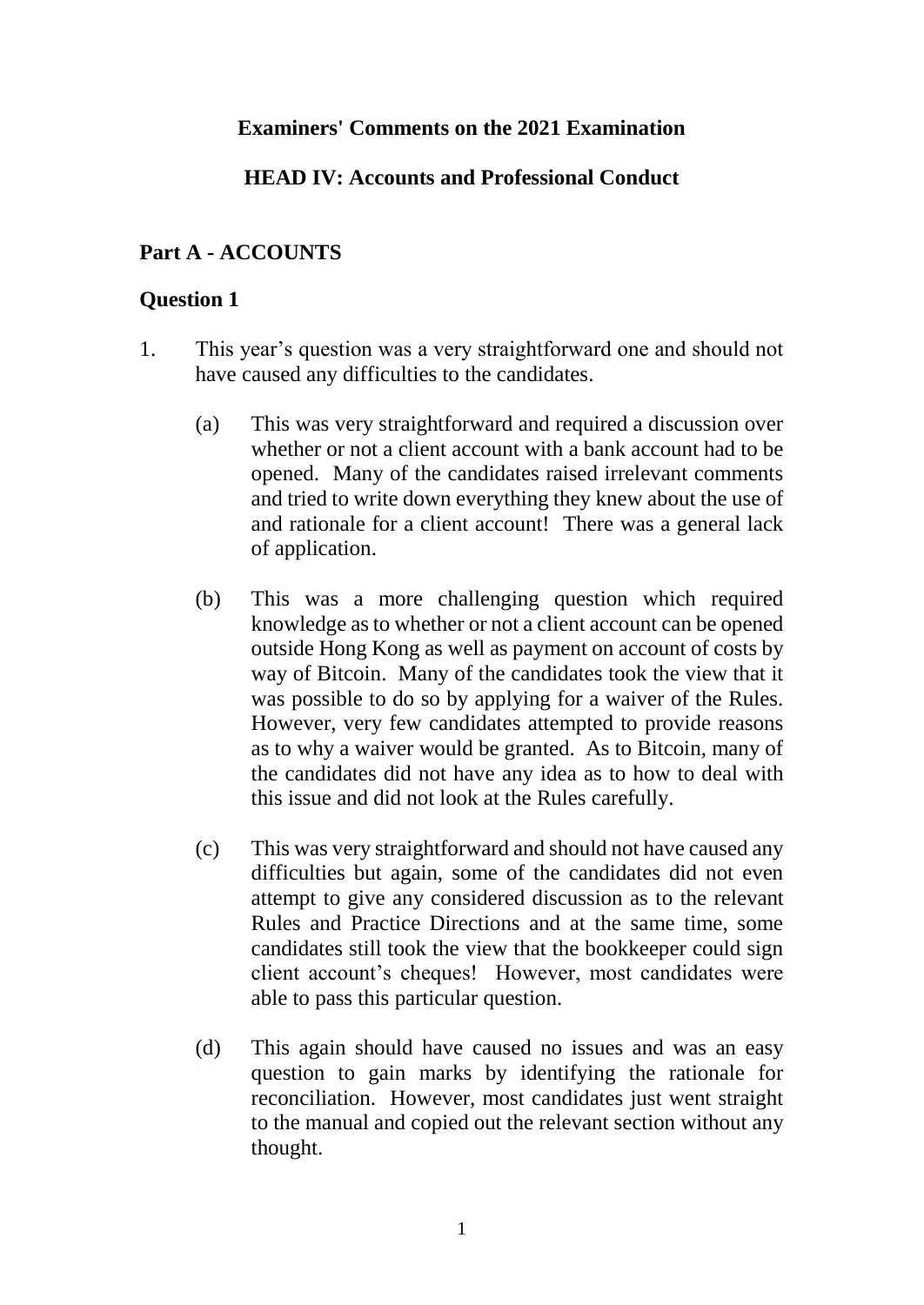- (e) This was very badly answered by everybody. Indeed, it is clear that no one read the question carefully. Very few knew that each year Certified Public Accountants need to provide a report as to compliance with the Accounts Rules vis-à-vis examining the relevant client account, books, etc. Most of the candidates went on a detailed analysis of the use of management accounts, profit and loss, etc. Most of the candidates failed to pass this question.
- 2. Hence, overall, taking matters as a whole, this paper should not have caused any difficulties. However, the fact that they could not answer Question (e) resulted in some of the candidates failing the paper. Those who failed lacked knowledge and understanding of the Accounts Rules.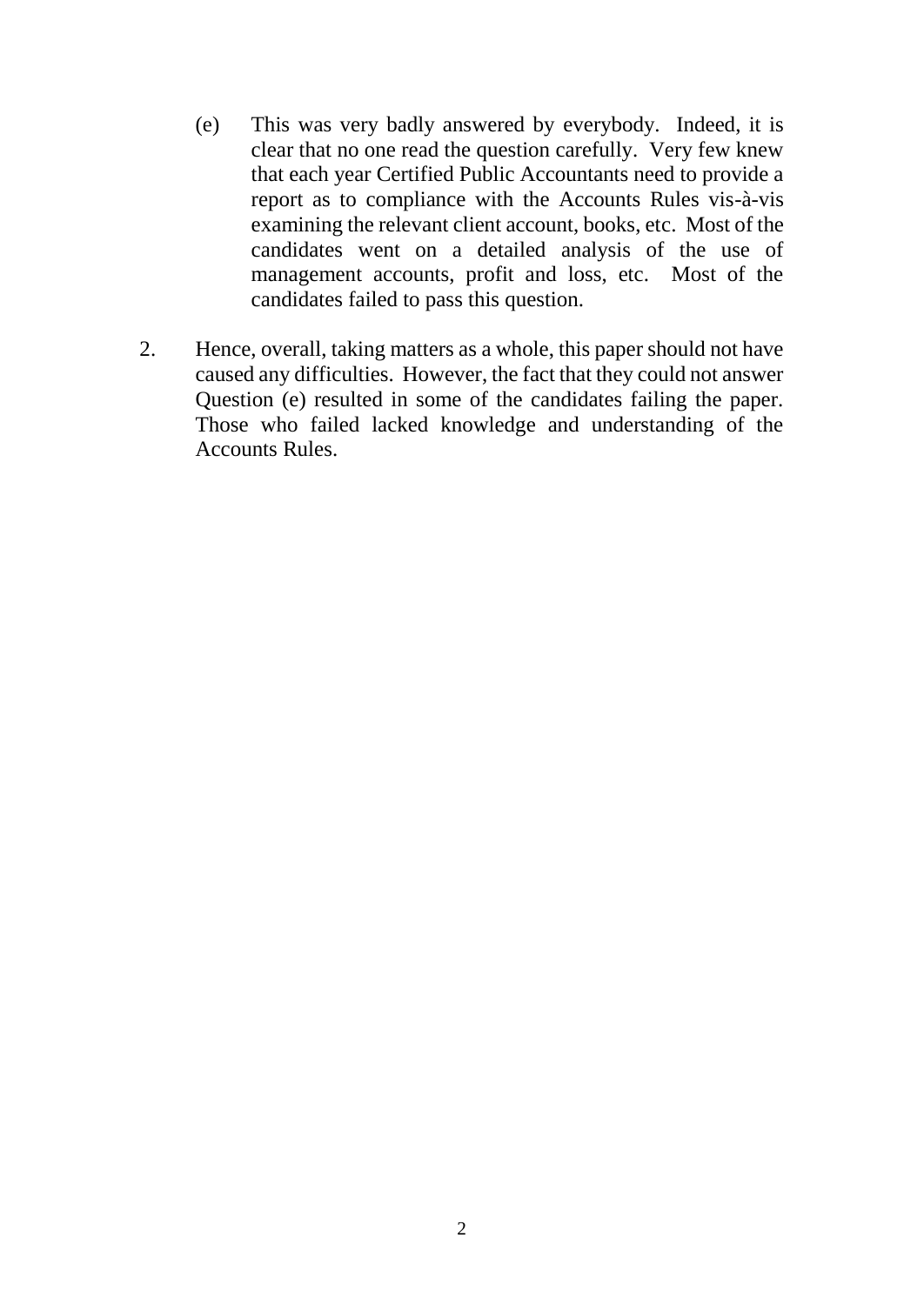## **Part B - Professional Conduct**

# **Question 1**

This year there are altogether 98 scripts for marking. Out of those 98 candidates, only 24 managed to obtain a mark of 12½ or above in the first marking. The failure rate is very high despite this Q1 of Part B is not difficult.

The question looks at a senior lawyer whose partners had decided to close down the law firm. Candidates were asked to consider on the form and substance of legal practice which the senior lawyer would wish to start afresh. To begin, that senior lawyer would like to set up a one-man sole proprietorship in the same name as the old firm. He would use his family home as his office and engage clients in video conferencing. To him, his home office would be his virtual office and his adult children and wife would be his assistants and secretary respectively from time to time. The senior lawyer would buy a light bus and convert it into his mobile office. He would park the light bus near to police stations or magistracies when his former clerk would bring businesses to him. On the two sides of the light bus, that senior lawyer would post banners stating in golden bold prints that his law firm would be one of the best if not the best and that his law firm would practise all types of legal services.

That senior lawyer would conduct first hand property transactions in the light bus. When he had free time, he would study criminal law which he professed to be quite ignorant of.

Candidates were asked to provide their answers in the form of a draft opinion.

The question provides plenty of prompts to candidates and one would have thought that it would not be too difficult for any candidate to score 12.5 marks and above.

It turns out that the results are appalling. While most of the candidates would have some ideas on what constitutes practice promotion, the limits of doing practice promotion and why the senior lawyer would be in breach if he should proceed onto doing the "virtual office" and "mobile office" in his proposed new practice, there was insufficient depth in most of the answers.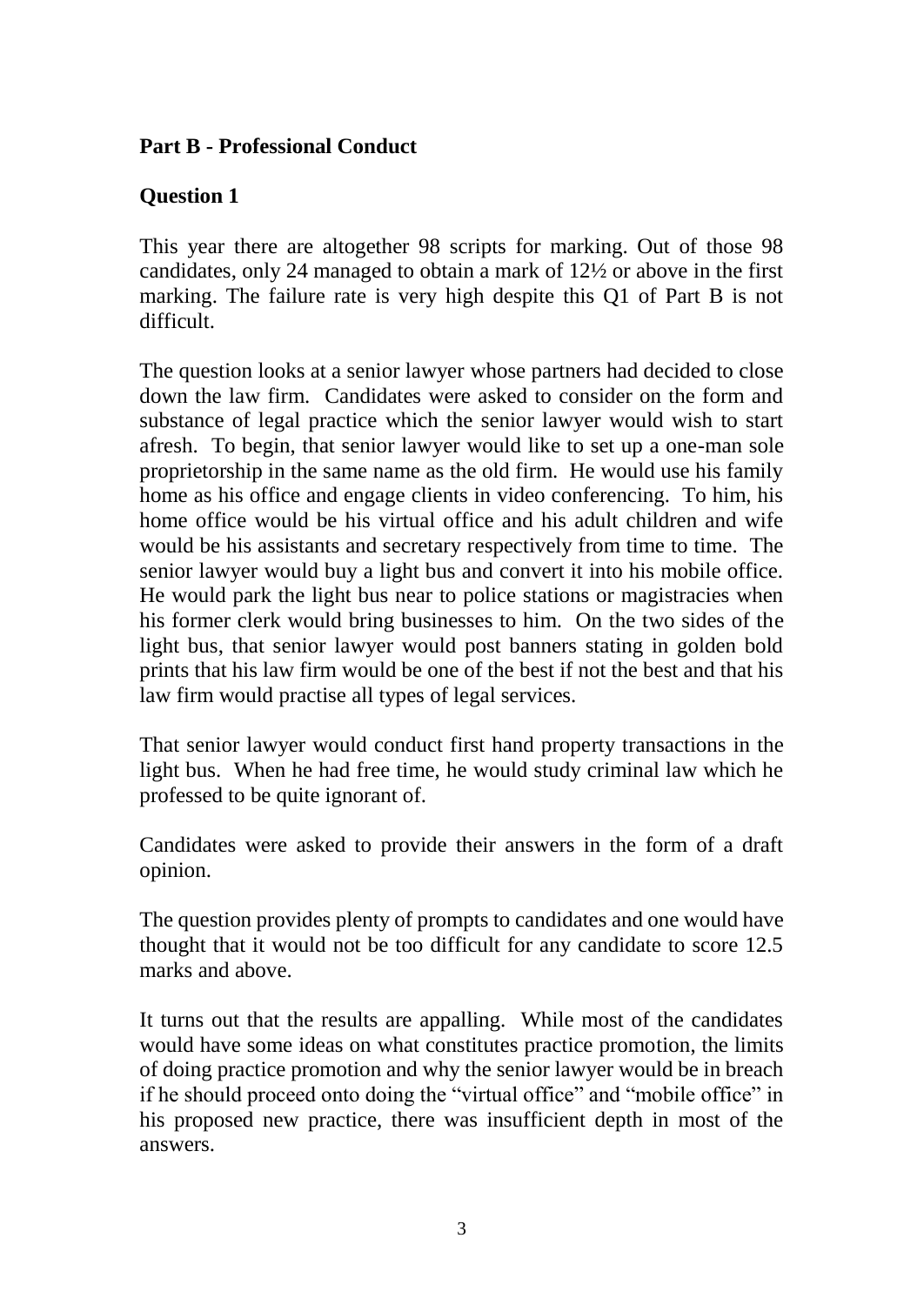Some candidates simply copied out long passages from the Solicitors' Guide.

The bad result demonstrates the overall quality of the candidates taking the Head IV exam in 2021.

# **Question 2**

This question was concerned with solicitors' professional undertakings and its facts were based upon those of *Angela Ho & Associates (a firm) v Kwong Ka Yin t/a Phyllis KY Kwong & Associates* [2014] HKCU 2774.

The question contained two parts. The first required the candidates to provide a detailed discussion of the issues of professional conduct raised by the actions of a firm of solicitors (Firm A) in breaching a professional undertaking. The second part required them to address what steps, if any, the firm which had received the undertaking (Firm B) could take against Firm A. Despite it being a concerned with an important aspect of a solicitor's practice, only 22% of the candidates achieved a 'pass' mark of 12.5 or more.

With respect to the first part of the question, a significant number of candidates mentioned the issue of undertakings in only a cursory manner, with no little more than a sentence or two. Of those that spent a little more time on the subject, most only managed to identify a couple of the relevant provisions from *The Hong Kong Solicitors' Guide to Professional Conduct* ('SG'). Very few addressed the facts or the SG's provisions or case law in sufficient depth by, for example, discussing the fact that SG Principle 14.08 states that an undertaking is still binding even if it is to do something outside a solicitor's control. It is notable that not one candidate referred to *Angela Ho & Associates (a firm) v Kwong Ka Yin t/a Phyllis KY Kwong & Associates*. Nor did they refer to any other relevant judgments including the recent UK Supreme Court decision in *Harcus Sinclair LLP v Yours Lawyers Ltd* [2021] UKSC 32.

The facts of the question also made it clear that the partner in Firm A was in breach of SG Principles 2.03 and 2.04 for failing to properly supervise his assistant solicitor. Only a few candidates referred to this point in the first part of their answer. Further, most candidates missed a breach of confidentiality, under SG Principle 8.01 and in the retainer, by the assistant solicitor at Firm A in mistakenly sending a note (of a meeting with his client) to Firm B.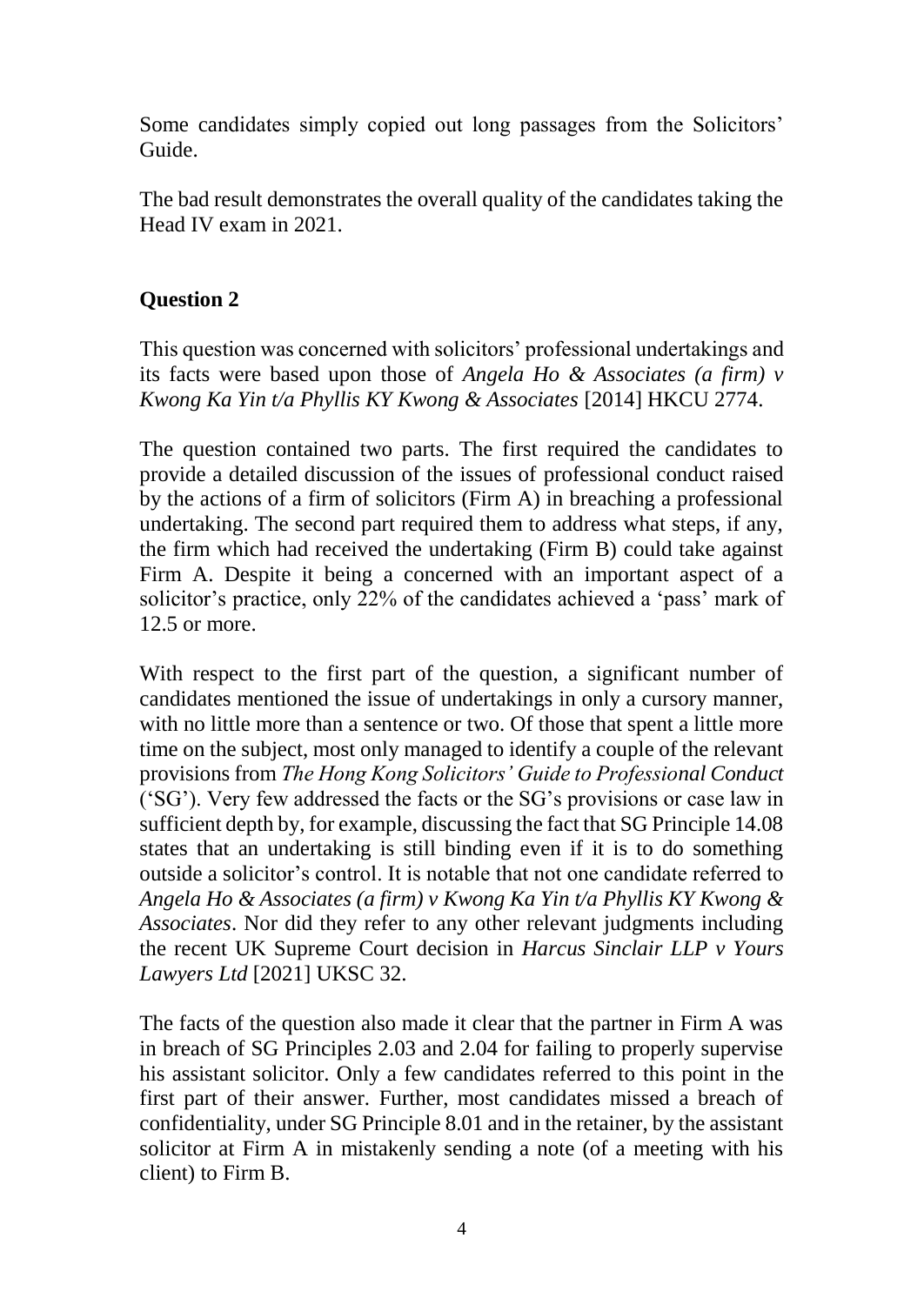Rather than dealing with the pertinent facts and regulatory issues, many candidates discussed various irrelevant points, such as the SG provisions on briefing counsel (SG Chapter 12) and fees (SG Chapter 4). Some candidates wrote, in a very vague fashion, of the need for solicitors to act in 'good faith'.

As to the second part of the question, few candidates were able to explain that Firm B could apply to the court to exercise its inherent jurisdiction to supervise solicitors by enforcing the undertaking against Firm A; make a complaint to the Law Society; or bring a claim for breach of contract against Firm A. Many mentioned only one or the other of the first two of these three options. Very few discussed the possibility of a contractual claim. Some, erroneously, discussed the inability of barristers to sue for their fees. Some, again, referred to the need for solicitors to act in 'good faith'.

In summary, the answers given for this question demonstrated that the majority of the candidates were unfamiliar with the professional conduct obligations relating to solicitors' undertakings, either in their entirety or in any satisfactory detail. Whilst this alone is worrying, there is also the fact that many candidates seemed to be incapable of comprehending the question set before them. The reference to numerous irrelevant matters in their answers revealed that they had not read the exam paper or did not understand what they had read.

### **Question 3**

This was a straightforward question on competence divided into three parts. The first part concerned the issues of professional misconduct arising from a solicitor's action – and lack of action - in respect of a Warning Notice and an Order from the Buildings Department requiring the demolition of a client's property. The second part concerned the firm's decision to bill the client. The third part concerned the firm's senior partner's interpretation of its retainer letter and his proposed response to the discovery that the solicitor had been negligent. Despite being a straightforward question, only 16% of the candidates achieved a 'pass' mark of 12.5 or more.

With respect to the first part of the question, whilst most (but not all) candidates recognised that the solicitor had not been competent to deal with the client's dispute with the Buildings Department, very few considered and analysed the relevant facts, regulatory provisions and case law. Many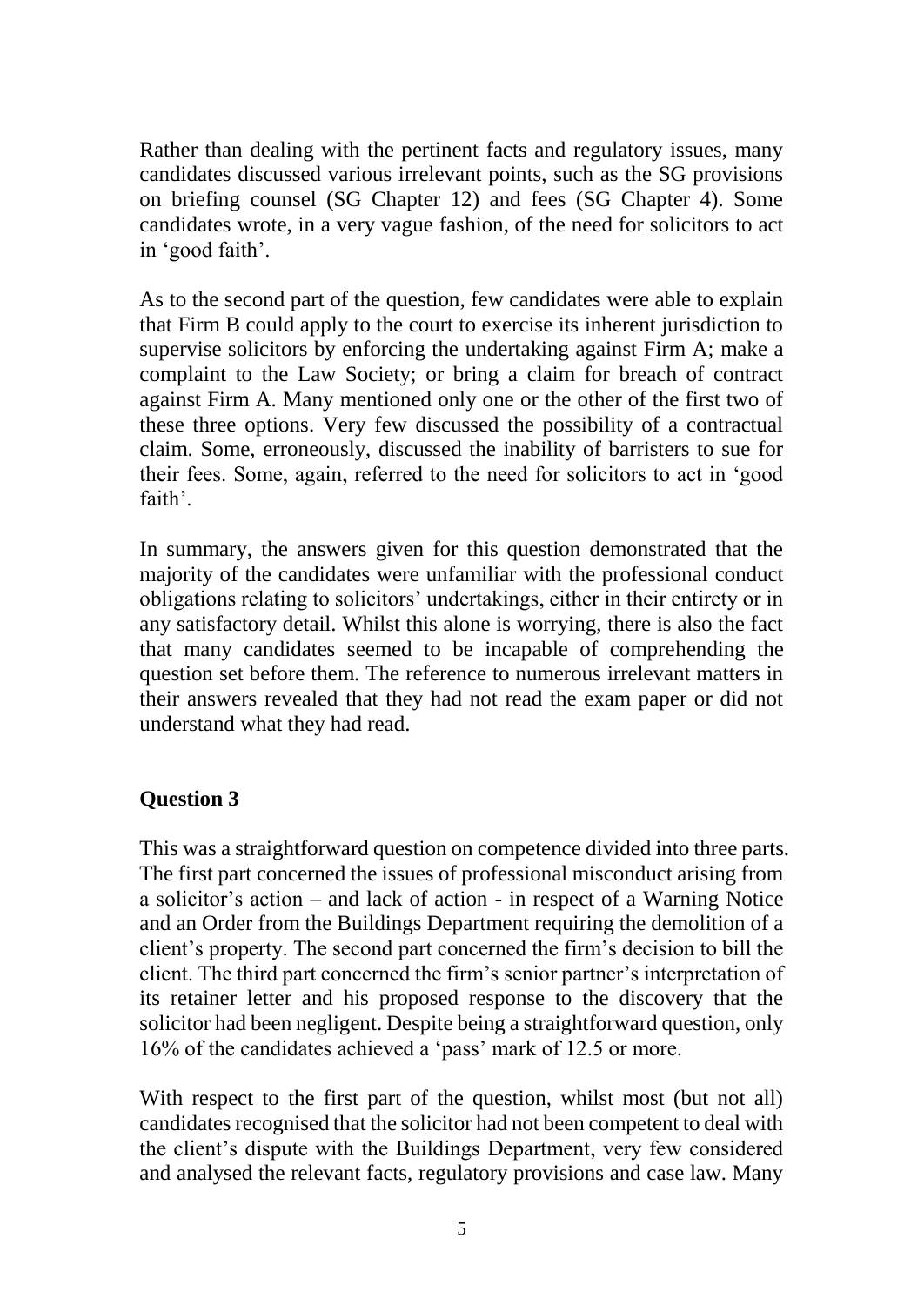candidates did not even refer to any or all of SG Principles 5.03, 5.12 or 6.01. Further, few discussed the fact that the solicitor had not instructed suitable counsel and was also in breach of his duties pursuant to SG Principles 5.03 and 12.03 in respect of the fact that counsel's advice had been incorrect. Some candidates referred to *Davy-Chiesman v Davy-Chiesman* [1984] 1 All ER 321 but not to any other relevant authorities. There was also very little discussion of the fact the solicitor's 'loss' of an important letter from the Buildings Department was a clear breach of SG Principles 5.03, 5.12 and 6.01.

In terms of the solicitor's and the firm's legal liability for the former's negligence, very few candidates mentioned any cases other than *Midland Bank Trust Co Ltd v. Hett, Stubbs and Kemp* [1979] Ch 384. Most candidates failed to discuss legal liability at all.

In respect of the second part of the question, most candidates recognised that any interim bill from the firm should have been agreed in advance with the client as per SG Principle 4.08. It had not and, therefore, the firm could not render a bill until the conclusion of the matter. Many candidates also recognised that the firm had not obtained the client's authority to instruct counsel as per SG Principle 5.17, Commentary 3 and SG Principle 4.03. Some also correctly noted that the retainer letter had set out an agreed or capped fee as per SG Principle 4.02 or 4.05. Many 'correct' answers were, however, lacking in sufficient detail.

As to the third part of the question, many candidates stated that a limitation clause in the firm's retainer was ineffective, but fewer explained why by reference to section 59(2) of the Legal Practitioners Ordinance and SG Principle 6.01, Commentary 7. Only a couple of candidates mentioned section 3 of the Control of Exemption Clauses Ordinance. Finally, whilst many candidates also recognised that the senior partner was incorrect in his belief that the solicitor's negligence could be ignored and that the firm, instead, was obliged to notify both its client and the SIF of this negligent conduct, very few referred to the relevant SG Principles.

As with Question 2, most candidates displayed an ignorance of the detailed relevant regulatory provisions, legislation and case law in relation to the issues addressed by this question. Again, the inability of some candidates to read the question was evident.